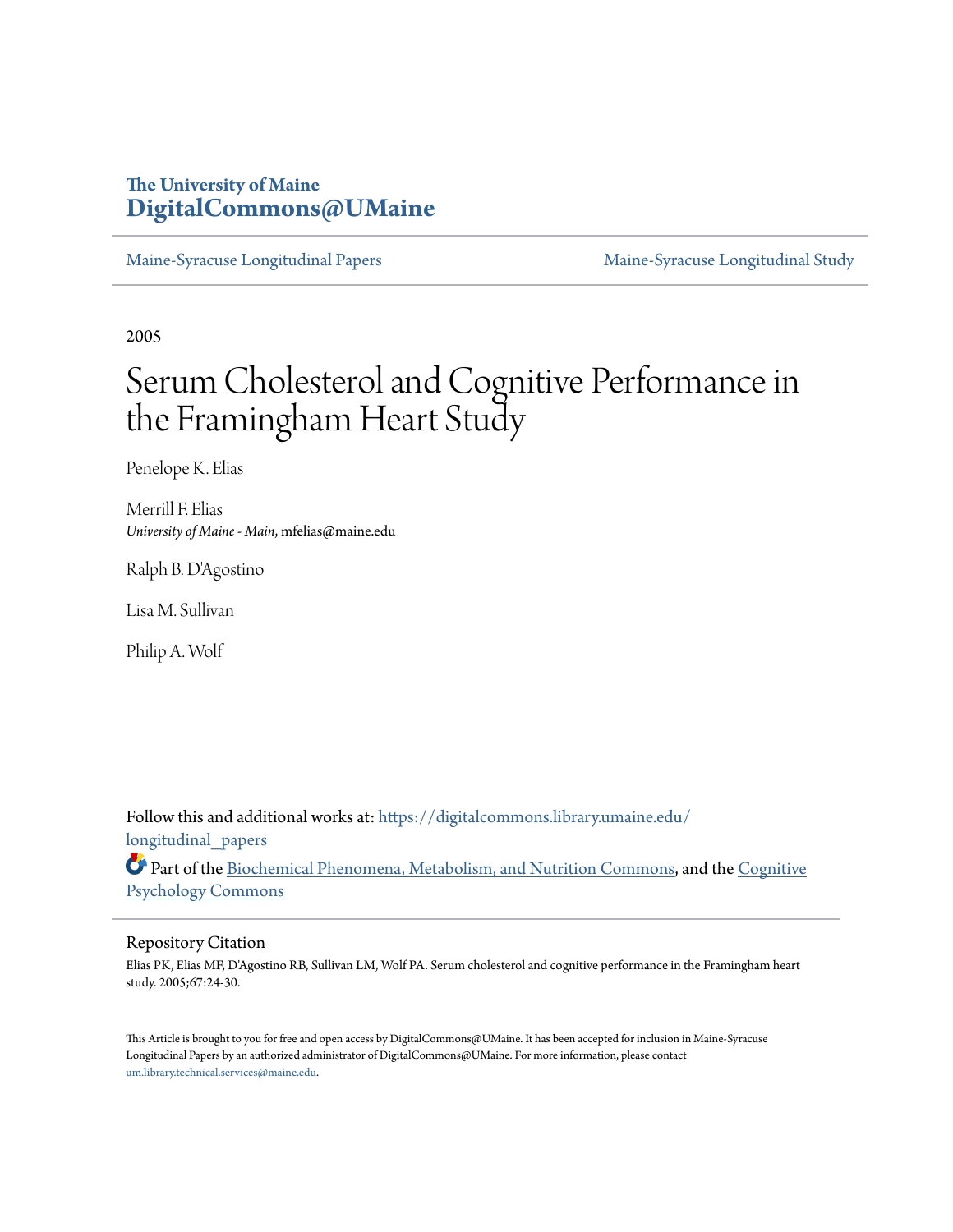# **Serum Cholesterol and Cognitive Performance in the Framingham Heart Study**

PENELOPE K. ELIAS, PHD, MERRILL F. ELIAS, PHD, RALPH B. D'AGOSTINO, PHD, LISA M. SULLIVAN, PHD, AND PHILIP A. WOLF, MD

**Objective:** The objective of this study was to examine the relationship between total cholesterol (TC) and cognitive performance within the context of the Framingham Heart Study, a large, community-based, prospective investigation of cardiovascular risk factors. **Methods:** Participants were 789 men and 1105 women from the Framingham Heart Study original cohort who were free of dementia and stroke and who received biennial TC determinations over a 16- to 18-year surveillance period. Cognitive tests were administered 4 to 6 years subsequent to the surveillance period and consisted of measures of learning, memory, attention/ concentration, abstract reasoning, concept formation, and organizational abilities. Statistical models were adjusted for multiple demographic and biological covariates. **Results:** There was a significant positive linear association between TC and measures of verbal fluency, attention/concentration, abstract reasoning, and a composite score measuring multiple cognitive domains. Performance levels for three clinically defined groups were examined. Participants with "desirable" TC levels (<200 mg/dL) performed less well than participants with borderline-high TC levels (200–239 mg/dL) and participants with high TC levels ( $\exists$ 240 mg/dL). **Conclusions:** Lower naturally occurring TC levels are associated with poorer performance on cognitive measures, which place high demands on abstract reasoning, attention/concentration, word fluency, and executive functioning. **Key words:** total cholesterol, cognition, cardiovascular risk factors.

 $CVD$  = cardiovascular disease;  $TC$  = total cholesterol;  $MAP$  = mean arterial pressure;  $\text{BMI} = \text{body}$  mass index.

# **INTRODUCTION**

A lthough a number of risk factors for cardiovascular dis-<br>ease (CVD) and stroke are related to lower cognitive functioning, eg, diabetes, obesity, and hypertension (1), the association between total serum cholesterol (TC) and cognition remains elusive. Both high and low TC have been related to deficits in cognitive performance. For example, low levels of TC (most frequently defined as  $\leq 200$  mm/dL or $\leq 160$ mm/dL) have been associated with mild to severe cognitive deficit  $(2-6)$  and development of dementia  $(7)$ . However, high levels of TC (usually defined as  $>240$  mm/dL) also have been associated with poorer cognitive test performance  $(8-11)$ .

Most studies concerned with TC and cognition have used brief tests of cognitive impairment such as the Mini-Mental State Examination and its variants (3,5,7,12,15) or only a few outcome measures (2). Several studies have relied on composite scores from a battery of cognitive tests or clinical evaluation of cognitive impairment  $(4,8-10)$ . Because the major concern in these investigations was with overall poor cognition as defined by specific performance cutoffs, the relationship of TC and cognitive functioning within specific cognitive domains over a wide range of cognitive scores was not explored. Furthermore, many of the studies used only

DOI: 10.1097/01.psy.0000151745.67285.c2

clinic samples  $(2,3,5,10-12)$  rather than community-based populations.

A few studies of TC and cognitive performance have involved tests designed to measure specific cognitive domains. Swan et al. (13) found that, among monozygotic twin pairs discordant for cognitive decline on the Digit Symbol Substitution test over a period of 5 years, the twins who declined in performance level exhibited significantly lower TC levels at the baseline assessment relative to the twins showing no decline. Using a choice reaction time task, Benton (14,15) found that lower cholesterol values were associated with slower decision and movement times. Among females, the relationship between TC and cognitive measures was linear. Among males, however, both low and high cholesterol values were associated with slower decision times. Muldoon et al. (16,17) administered cognitive tests from the Wechsler Adult Intelligence Scale reflecting both crystallized and fluid intelligence and found that cognitive performance decreased with increasing levels of TC for two measures of crystallized intelligence (information and vocabulary). For fluid intelligence (block design), performance was poorest at the lowest TC level and improved with increasing levels of TC. Finally, recent increases in TC levels have been found to be associated with better memory performance in healthy, middle-aged women (18).

The present study used the Framingham Heart Study original cohort, a large community-based sample for whom biennial physical examinations for multiple CVD risk factors, including TC, were conducted over a period of 28 years before cognitive testing. The availability of data on concomitant CVD risk factors and events during the surveillance period allowed these variables to be included as covariates in statistical models.

The following questions were addressed: 1) Is the relationship between TC and cognitive performance positive, so that higher TC levels are associated with better performance, or negative, so that higher TC levels are associated with poorer performance? 2) Are these relationships observed for multiple cognitive abilities or are they limited to specific cognitive domains? 3) Is the relationship between TC and cognitive

From the Department of Mathematics and Statistics, Boston University, Boston, Massachusetts (P.K.E., M.F.E., R.B.D.); the Department of Biostatistics, Boston University School of Public Health, Boston, Massachusetts (L.M.S.); and the Department of Neurology, Boston University School of Medicine, Boston, Massachusetts (P.A.W.).

Address correspondence and reprint requests to Penelope K. Elias, PhD, Statistics and Consulting Unit, Department of Mathematics and Statistics, Boston University, 111 Cummington St., Boston, MA 02215. E-mail: pelias100@aol.com

Received for publication December 16, 2002; revision received August 17, 2004.

This research was supported by NHLBI's Framingham Heart Study (NHLBI/NIH Contract # N01–25195), and Grants: NIA 5R01-AG 16495, NIA 5R01-AG08122, NIA 4RO1 HL65177, NINDS 5R01-NS17950, Boston University ADC P30 AG13846 and NHLBI 3RO1 HL67358.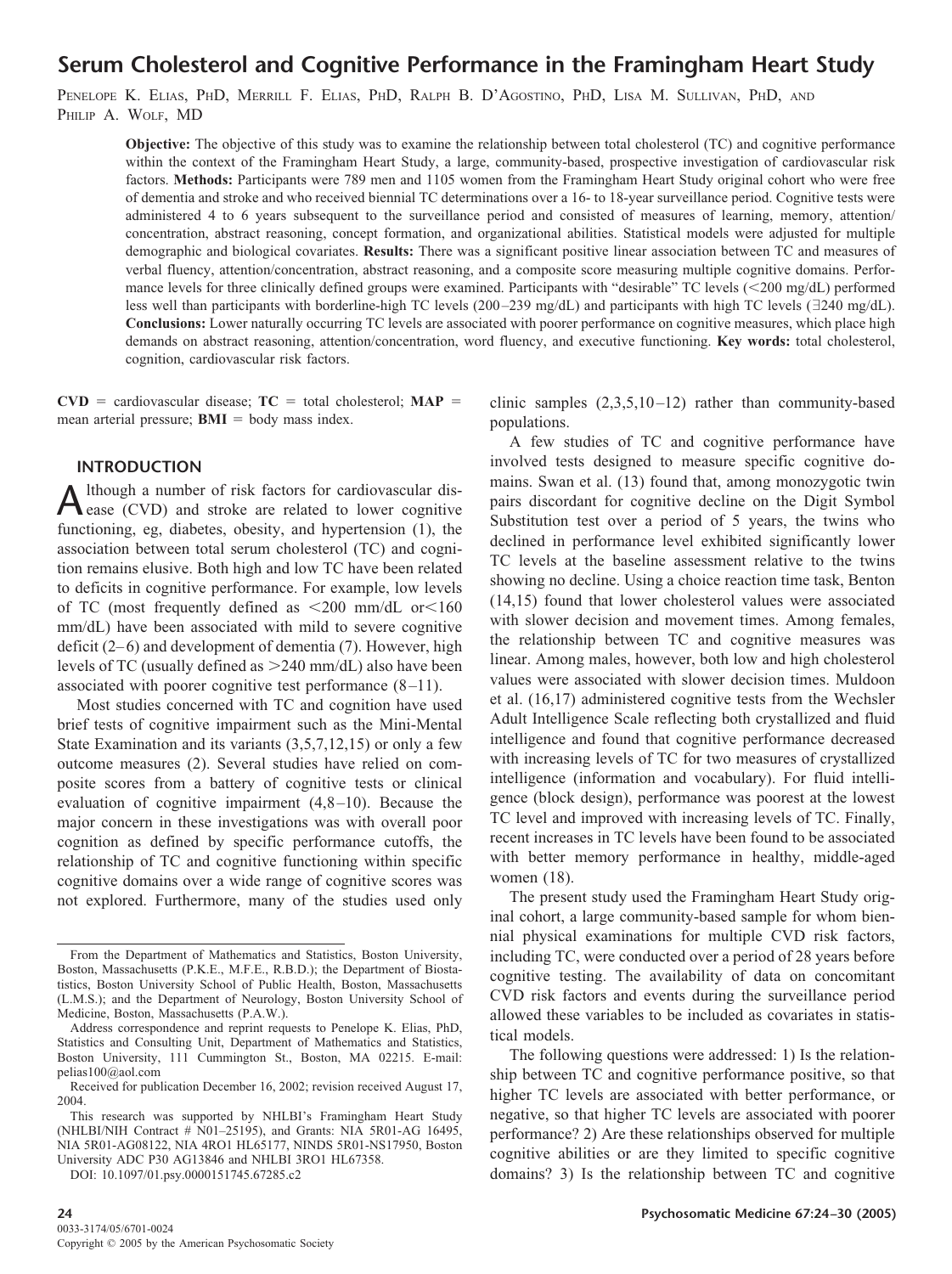# **TOTAL CHOLESTEROL AND COGNITION**

performance modified with statistical control for concomitant CVD risk factors?

# **METHODS Subjects**

The initial pool of study participants included 2123 males and females in the Framingham Heart Study, aged 55 to 88 years, who were administered a battery of neuropsychologic tests  $(19)$  during their  $14<sup>th</sup>$  or  $15<sup>th</sup>$  biennial examination (1974 –1978). All subjects had been assessed for cardiovascular and cerebrovascular disease events and risk factors by physician examination on a biennial schedule from 1948 to the time of neuropsychologic testing.

The surveillance window for measurement of TC extended from examinations 4 through 12, and thus it preceded neuropsychologic testing by 4 to 6 years. Of the 2123 eligible participants, 229 people were excluded based on the following criteria as determined at the time of neuropsychologic testing: 1) failure to attend examination 4 (baseline measurement, to assure that early measures of TC and covariates were included for every participant;  $n = 87$ ); 2) attendance at fewer than six examinations (to assure that an adequate sampling of TC measurements was available for every participant;  $n = 36$ ); 3) history of completed stroke  $(n = 78)$ ; and 4) history of dementia  $(n = 28)$ . The final sample consisted of 789 men and 1105 women.

#### **Total Serum Cholesterol**

The methods for determination of total serum cholesterol (in milligrams per deciliter) have been described previously (20). TC determinations were made at each examination during the surveillance period. Multiple measures of TC are important in determining long-term TC levels because previous studies have shown that considerable intraindividual variation over time is common (21,22). Thus, a minimum of six and a maximum of nine measurements were available for each subject. Mean TC levels were calculated by summing the values for each examination and dividing by the number of examinations attended.

In addition to treating mean TC values as a continuous variable in multiple regression analyses described subsequently, the mean values were classified into 3 clinically relevant categories: 1) 200 mg/dL, 2) 200 to 239 mg/dL, and 3)  $\geq$ 240 mg/dL. These TC categories are described as "desirable," "borderline-high," and "high" by the National Cholesterol Education Program Expert Panel (23). Ranges for the low and high TC categories in our sample were 150 to 199 and 240 to 380 mg/dL, respectively. These categories were chosen for describing the association between TC and cognitive performance because they provide a clinical frame of reference.

#### **Covariates**

Demographic covariates included age (years), maximum education level attained, and highest occupational level attained. The demographic covariates were determined at the time of cognitive testing.

Additional data on concomitant CVD risk factors and TC-related variables were used to create a set of biologic covariates. CVD risk factor variables were calculated from data obtained during the same surveillance window used for the determination of TC and consisted of the following: 1) mean arterial pressure (MAP), calculated as (diastolic blood pressure  $+$  [systolic blood pressure  $-$  diastolic blood pressure $(3)$ ; 2) body mass index (BMI), calculated as weight  $(kg)/height (m)<sup>2</sup>; 3)$  self-reported number of cigarettes smoked per day; and 4) self-reported number of alcoholic beverages consumed per week, converted to ounces of alcohol consumed per week. A mean score for each variable was calculated by summing the values obtained during the surveillance window and dividing by the number of examinations attended. A fifth risk factor covariate was presence or absence of a diagnosis of type II diabetes determined by 1) age greater than 30 years at time of diagnosis, 2) treatment with insulin or oral hypoglycemic agents, or 3) a casual blood glucose level 8.3 mmol/L. A person was defined as diabetic if the criteria were met during the surveillance period. Finally, a diagnosis of CVD before or concurrent with cognitive testing constituted a sixth covariate coded as present (1) or absent (0).

Two TC-related covariates were created based on studies indicating that they may also have potential relationships to cognitive functioning  $(24-26)$ :

self-reported use of cholesterol-lowering medication and self-reported adherence to a cholesterol-lowering diet. These covariates were coded as present/ absent at the time of neuropsychologic testing and were included in the biologic covariate model. Lastly, because many medications are known to have cognitive side effects, medications in use at the time of cognitive testing were grouped into three categories and coded as present/absent for each category: cardiovascular drugs (including antihypertensive drugs, anticoagulants, antiangina drugs, and so on), psychotropic drugs (including tranquilizers and sleeping aids), and a general category including all other medications. These three additional variables were added to the biologic covariate set. Distributional properties of the demographic and biologic covariate sets are shown in Table 1.

#### **Cognitive Test Battery**

The cognitive test battery included eight subtests from the Wechsler Adult Intelligence Scale, the Wechsler Memory Scale, and the Multilingual Aphasia Examination (19). The subtests measure verbal memory and learning, visual organization and memory, attention and concentration, abstract reasoning, concept formation, and organizational abilities (27). Administration time for this battery was 30 to 45 minutes and subtests were given in the following sequence: logical memory–immediate recall, visual reproductions, paired associates learning, digit span forward, digit span backward, word fluency (controlled oral word associations), similarities, and logical memory– delayed recall. Normative test data for the cognitive measures, including norms for various age and education categories, have been published for the Framingham Study participants (19).

Based on an earlier factor analysis of the cognitive test battery (19), two composite score variables were constructed. The first composite, labeled learning/memory, reflects learning of new verbal and visual material with an emphasis on secondary memory processes. It consists of logical memory– immediate recall, visual reproductions, and paired associates, all equally weighted. The second composite, labeled attention/concentration, reflects memory for digits (presented orally), but also attention, passive span of apprehension, and concentration, specifically, "double-tracking," which requires simultaneous working memory and reversing operations (27). It consists of digit span forward and digit span backward, again, equally weighted.

Because one primary purpose of this study was to ascertain whether TC levels affected specific cognitive domains, we limited reporting of data to those cognitive measures reflecting relatively independent abilities. Thus, the set of measures relevant to our purpose consists of 1) the learning/memory composite; 2) the attention/concentration composite; 3) similarities, a measure of abstract reasoning and concept formation; and 4) word fluency, a measure of executive functioning and organization. Finally, a total composite score, representing overall cognitive performance, was constructed by summing the 4 cognitive measures. This score served as a protection scheme against possible unreliability of individual test measures and spurious statistically significant findings resulting from use of multiple cognitive measures.

#### **Statistical Methods**

Preliminary analyses were conducted to evaluate the relationship of the continuous distribution of TC values to each cognitive performance measure. For these analyses, the mean TC distribution was log-transformed  $\binom{n}{n}$  to normalize the distribution. Linear and quadratic  $_{ln}TC$  terms were entered hierarchically into two models defined by covariates. In a basic model, age, gender, education level, and occupation level were included as demographic covariates, along with the  $_{\ln}TC$  variable. In a biologic covariate model, the following variables were added to the basic model: mean arterial pressure, BMI, cigarette smoking, alcohol consumption, history of diabetes, history of CVD, use of cholesterol-lowering drugs, adherence to a cholesterol-lowering diet, and use of psychotropic, cardiovascular, or other drugs.

The main analyses of clinical TC categories followed the same analytic strategy of basic and biologic covariate models as the preliminary analyses. The three TC groups were entered into the general linear models as an ordinal class variable (28).

Two sets of secondary analyses were conducted. First, because previous studies presented the possibility that poorer cognition is associated with very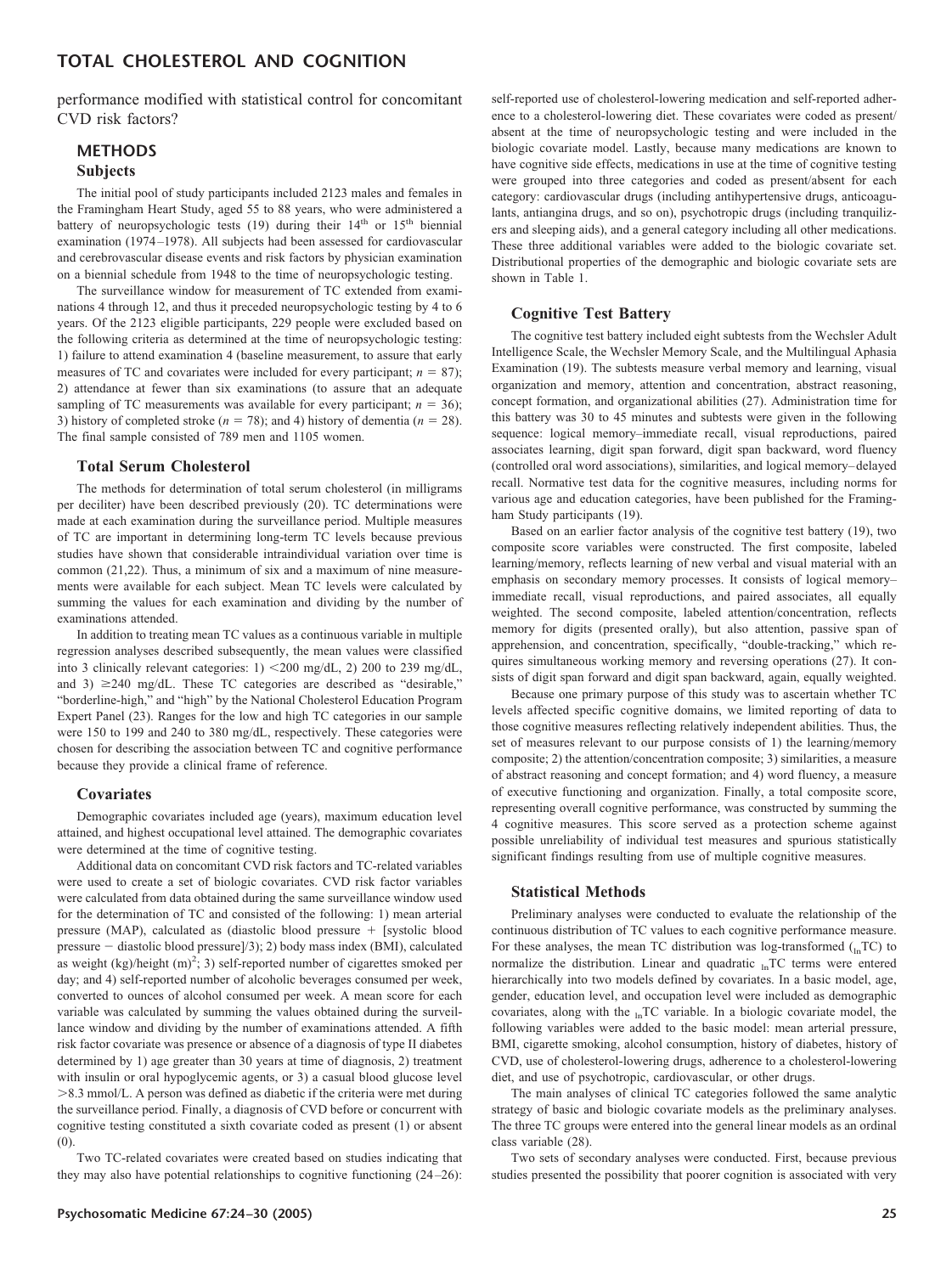| TABLE 1. Demographic and Covariate Information by Total Cholesterol Group for the Framingham Heart Study Sample ( $N = 1894$ ) Who |
|------------------------------------------------------------------------------------------------------------------------------------|
| Participated in Cognitive Testing at Examinations 14 or 15                                                                         |

|                            | TC < 200<br>$(n = 248)$ |         |      | TC 200 to 239<br>$(n = 681)$ | $TC \geq 240$<br>$(n = 965)$ |         | p < t     |
|----------------------------|-------------------------|---------|------|------------------------------|------------------------------|---------|-----------|
|                            | Mean                    | $SD*$   | Mean | $SD*$                        | Mean                         | $SD*$   |           |
| Age (years)                | 63.6                    | 6.5     | 66.4 | 7.2                          | 69.0                         | 7.5     | 0.01      |
| Education‡                 | 4.8                     | 1.6     | 4.8  | 1.6                          | 4.7                          | 1.7     | <b>NS</b> |
| Occupation§                | 4.2                     | 1.5     | 4.0  | 1.6                          | 4.0                          | 1.6     | <b>NS</b> |
| Cigarettes/day             | 7.7                     | 10.8    | 9.2  | 11.8                         | 6.6                          | 9.8     | 0.01      |
| Alcohol (ounces/wk)        | 3.6                     | 5.5     | 4.3  | 5.4                          | 3.7                          | 5.4     | 0.04      |
| Body mass index            | 25.3                    | 4.0     | 25.6 | 3.6                          | 26.1                         | 3.8     | 0.01      |
| Mean arterial pressure     | 96.2                    | 10.2    | 97.3 | 10.4                         | 101.0                        | 10.8    | 0.01      |
|                            | No.                     | Percent | No.  | Percent                      | No.                          | Percent |           |
| Female                     | 139                     | 56.1    | 340  | 50.1                         | 623                          | 64.6    | 0.01      |
| <b>Diabetes</b>            | 17                      | 6.9     | 56   | 8.2                          | 93                           | 4.9     | <b>NS</b> |
| Cardiovascular disease     | 26                      | 10.5    | 108  | 15.9                         | 222                          | 23.0    | 0.01      |
| Cholesterol-lowering diet  | 4                       | 1.6     | 19   | 2.8                          | 69                           | 7.2     | 0.01      |
| Cholesterol-lowering drugs |                         | 0.4     | 4    | 0.6                          | 34                           | 3.5     | 0.01      |
| Cardiovascular drugs       | 65                      | 26.2    | 203  | 29.8                         | 409                          | 42.4    | 0.01      |
| Psychotropic drugs         | 21                      | 8.5     | 77   | 11.3                         | 102                          | 10.6    | <b>NS</b> |
| Other drugs                | 110                     | 44.4    | 333  | 48.9                         | 488                          | 50.6    | <b>NS</b> |

\*Standard deviation.

†Significance levels for overall differences among TC groups: *F* tests for continuous variables; chi-squared tests for categorical variables; NS - nonsignificant. ‡Education was measured on a scale of 0 to 8 in which 0 represented no years of formal schooling and 8 represented postgraduate levels. §Occupation was measured on a scale of 1 to 7 in which 1 represented executive/professional occupations and 7 represented unskilled labor.

high and/or low TC values, each of the "desirable" and "high" TC categories were split into two groups, and five-group analyses were conducted using the same models as for the three-group analyses. Although the five-group analyses provide additional information about the extremes of the cholesterol distribution as presented in our sample, they are less powerful in terms of smaller *n*'s in the very high and low TC groups and are not directly applicable to currently accepted clinical TC categories.

Second, the surveillance period was redefined as concurrent with cognitive testing, thus allowing for a cross-sectional analysis of the TC– cognition relationship at examinations 14/15. These data were subjected to the same statistical procedures described previously.

# **RESULTS**

In Table 1, demographic and covariate data are displayed by TC group. The mean TC values  $(\pm$  standard deviation [SD]) for each TC group were: 1)  $185.0 \pm 11.0, 2$ ) 221.2  $\pm$ 11.2, and 3) 272.5  $\pm$  26.8. Age increased from the lowest to highest cholesterol group. The middle TC group smoked the most cigarettes/day and consumed the most alcohol. As might be expected, higher BMI and MAP, greater use of cardiovascular and cholesterol-lowering medications, adherence to a cholesterol-lowering diet, and higher prevalence of CVD were all characteristic of the highest TC group.

Using the basic model described previously, a preliminary analysis was conducted to determine if there was a significant gender  $\times$  TC interaction. The interaction term was nonsignificant for all cognitive test variables ( $p$  range =  $0.22-0.85$ ). Thus, a main effects model, including gender, was used for all subsequent analyses.

# **Preliminary Analyses: The Continuous Total Cholesterol Distribution**

Results were the same for the basic and biological covariate models. The quadratic term failed to reach statistical significance

for all of the cognitive measures. The linear  $_{\text{ln}}TC$  term was significant for the following variables: similarities  $(p < .03)$ , word fluency ( $p$ <.002), attention/concentration ( $p$  <.03), and the total composite ( $p$  <.02). In all analyses,  $_{\text{ln}}TC$  was positively related to the scores on the cognitive variables, ie, lower  $_{ln}TC$  levels were associated with poorer cognitive performance. The pattern of significant results was the same when this analysis was repeated with the untransformed TC scores.

# **Total Cholesterol Clinical Categories**

Covariate-adjusted group means, standard errors of the mean (SE), overall *F* tests of the TC variable, and results of pairwise *t* tests between TC groups are shown in Table 2. Again, results were essentially identical for the basic and biologic risk factor models; consequently, the findings presented subsequently are for the biologic risk factor model. As can be seen in Table 2, the low TC group performed more poorly on similarities, word fluency, attention/concentration, and the total composite. However, for similarities, the overall test of significance as not statistically significant  $(p = .08)$ . The total composite scores were transformed to *z*-scores  $(\text{mean} = 0, SD = 1)$  to meaningfully evaluate the statistical group differences. Thus, as can be seen in the bottom row of Table 2, the low TC group performed 0.10 SD below the mean of the sample and 0.18 SD below the high TC group.

Although adjusted raw score differences between groups are relatively small, the finding of poorer performance by the low TC group is consistent with previous studies demonstrating similar results. In terms of cardiovascular risk, this group is considered to have cholesterol levels in the "desirable" range. To describe their cognitive risk in epidemiologic terms, we performed logistic regression analyses with the highest TC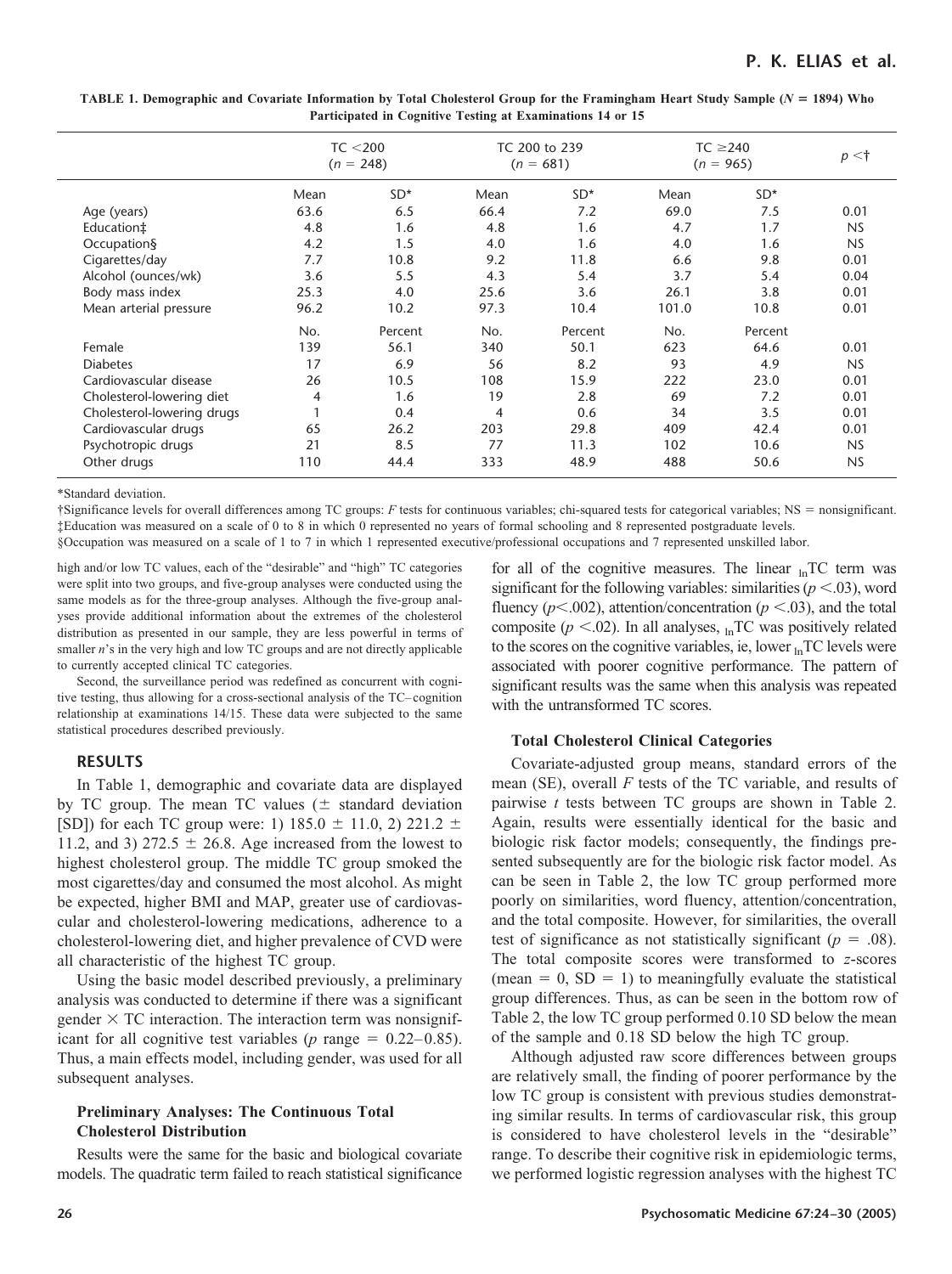# **TOTAL CHOLESTEROL AND COGNITION**

|                            | Group 1<br>$TC = 150$ to 199<br>$(n = 248)$ |           | Group 2<br>$TC = 200$ to 240<br>$(n = 681)$ |           | Group 3<br>$TC = 240$ to 380<br>$(n = 965)$ |           | Overall TC<br>group test | Group<br>contrasts |  |  |
|----------------------------|---------------------------------------------|-----------|---------------------------------------------|-----------|---------------------------------------------|-----------|--------------------------|--------------------|--|--|
|                            |                                             |           |                                             |           |                                             |           |                          |                    |  |  |
|                            | Mean                                        | <b>SE</b> | Mean                                        | <b>SE</b> | Mean                                        | <b>SE</b> | p<                       | p < 0.05           |  |  |
| <b>Similarities</b>        | 11.19                                       | 0.29      | 11.89                                       | 0.17      | 11.90                                       | 0.15      | 0.08                     | 1 < 2,3            |  |  |
| Word fluency               | 29.40                                       | 0.70      | 31.68                                       | 0.42      | 32.20                                       | 0.37      | 0.002                    | 1 < 2,3            |  |  |
| Learning/memory            | 8.42                                        | 0.14      | 8.60                                        | 0.08      | 8.35                                        | 0.07      | <b>NS</b>                |                    |  |  |
| Attention/concentration    | 4.85                                        | 0.06      | 4.98                                        | 0.04      | 5.04                                        | 0.03      | 0.01                     | 1 < 3              |  |  |
| Total composite            | 53.92                                       | 0.94      | 56.90                                       | 0.56      | 57.36                                       | 0.50      | 0.01                     | 1 < 2,3            |  |  |
| Total composite (z scores) | $-0.10$                                     | 0.05      | 0.06                                        | 0.03      | 0.08                                        | 0.01      | 0.01                     | 1 < 2,3            |  |  |

**TABLE 2. Adjusted Means (***z* **Scores) and Standard Errors of the Mean (SE) by Three Total Cholesterol (TC) Groups for the Neuropsychologic Tests and the Total Composite Score\***

\*Means are adjusted for the following covariates: age, gender, education, occupation, cigarettes/day, alcohol consumption (ounces/week), body mass index, mean arterial pressure, type II diabetes, cardiovascular disease, cardiovascular drugs, psychoactive drugs, other drugs, cholesterol-lowering drugs, and cholesterollowering diet.

group as the referent and determined the odds ratios for the two lower TC group relative to the highest TC group. Specifically, we estimated the odds of performing in the lower 33<sup>rd</sup> percentile (poor performance) and the lower  $10<sup>th</sup>$  percentile (very poor performance) of the full distribution of test scores. The odds ratios for the middle TC group (relative to the high TC group) were statistically nonsignificant (all  $p$ 's  $> 0.10$ ). Odds ratios for the low TC group (relative to the high TC group) are shown in Table 3.

### **Secondary Analyses**

As described previously, the high and low TC categories were each split into two groups, and five-group analyses, identical to the three-group analyses, were conducted. The two lower TC groups had mean TC levels of  $171.0 \pm 6.8$  and  $190.8 \pm 6.0$ . The two higher TC groups had mean TC levels of 263.4  $\pm$  16.6 and 321.5  $\pm$  18.3. Results of the five-group analyses are presented in Table 4.

Like with the three-group analyses, overall significant group differences were observed for word fluency ( $p < .003$ ), the attention/concentration composite  $(p \lt 0.02)$ , and the total composite  $(p \le 0.01)$ . As can be seen in Table 4, the relationship between TC groups and word fluency exhibits a nearly linear trend across groups, with the lowest TC group performing most poorly and the highest TC group performing best.

The results for attention/concentration and the total composite are characterized primarily by poorer performance in the lowest TC group relative to the three highest groups. For the total composite, the lowest TC group performed 0.22 SD below the mean and 0.39 SD below the highest TC group.

When the TC surveillance window was defined as concurrent with cognitive testing (examinations 14/15) and the original three-group TC analyses conducted, a similar pattern of results was obtained, although the overall *F* test of differences among TC groups was not significant for similarities and attention/concentration. However, the results for word fluency and the total composite were statistically significant (*p*'s  $0.002$  and 0.01, respectively), with the low TC group performing more poorly than the middle and high TC groups for both variables ( $p$ 's < 0.05).

#### **DISCUSSION**

The present study used a large, prospective, communitybased sample of men and women who were free of stroke and dementia up to the time of cognitive testing. The TC surveillance period made use of an average of multiple TC determinations, and thus the potential unreliability of a single measurement was avoided. Extensive information regarding CVD risk factors and events concurrent with TC measurements was

**TABLE 3. Odds Ratios (and 95% Confidence Limits [CLs]) for Poorer Performance by Low Total Cholesterol Group (<200 mg/dL) Relative to** the High Total Cholesterol Group  $(\geq 240 \text{ mg/dL})^*$ 

|                         |            | Performance Below the<br>33 <sup>rd</sup> Percentile |      | Performance Below the<br>10 <sup>th</sup> Percentile |               |      |  |
|-------------------------|------------|------------------------------------------------------|------|------------------------------------------------------|---------------|------|--|
|                         | Odds ratio | 95% CL                                               | p <  | Odds ratio                                           | 95% CL        | p <  |  |
| <b>Similarities</b>     | 1.46       | $1.00 - 2.12$                                        | .06  | 2.17                                                 | $1.22 - 3.87$ | .01  |  |
| Word fluency            | 1.76       | $1.25 - 2.49$                                        | .002 | 1.84                                                 | $1.09 - 3.08$ | .02  |  |
| Attention/concentration | 1.45       | $1.01 - 2.10$                                        | .06  | 2.24                                                 | $1.38 - 3.61$ | .004 |  |
| Total composite         | 1.49       | $1.02 - 2.18$                                        | .03  | 1.80                                                 | $1.01 - 3.18$ | .03  |  |

\*Odds ratios are adjusted for the following covariates: age, gender, education, occupation, cigarettes/day, alcohol consumption (ounces/week), body mass index, mean arterial pressure, type II diabetes, cardiovascular disease, cardiovascular drugs, psychoactive drugs, other drugs, cholesterol-lowering drugs, and cholesterol-lowering diet.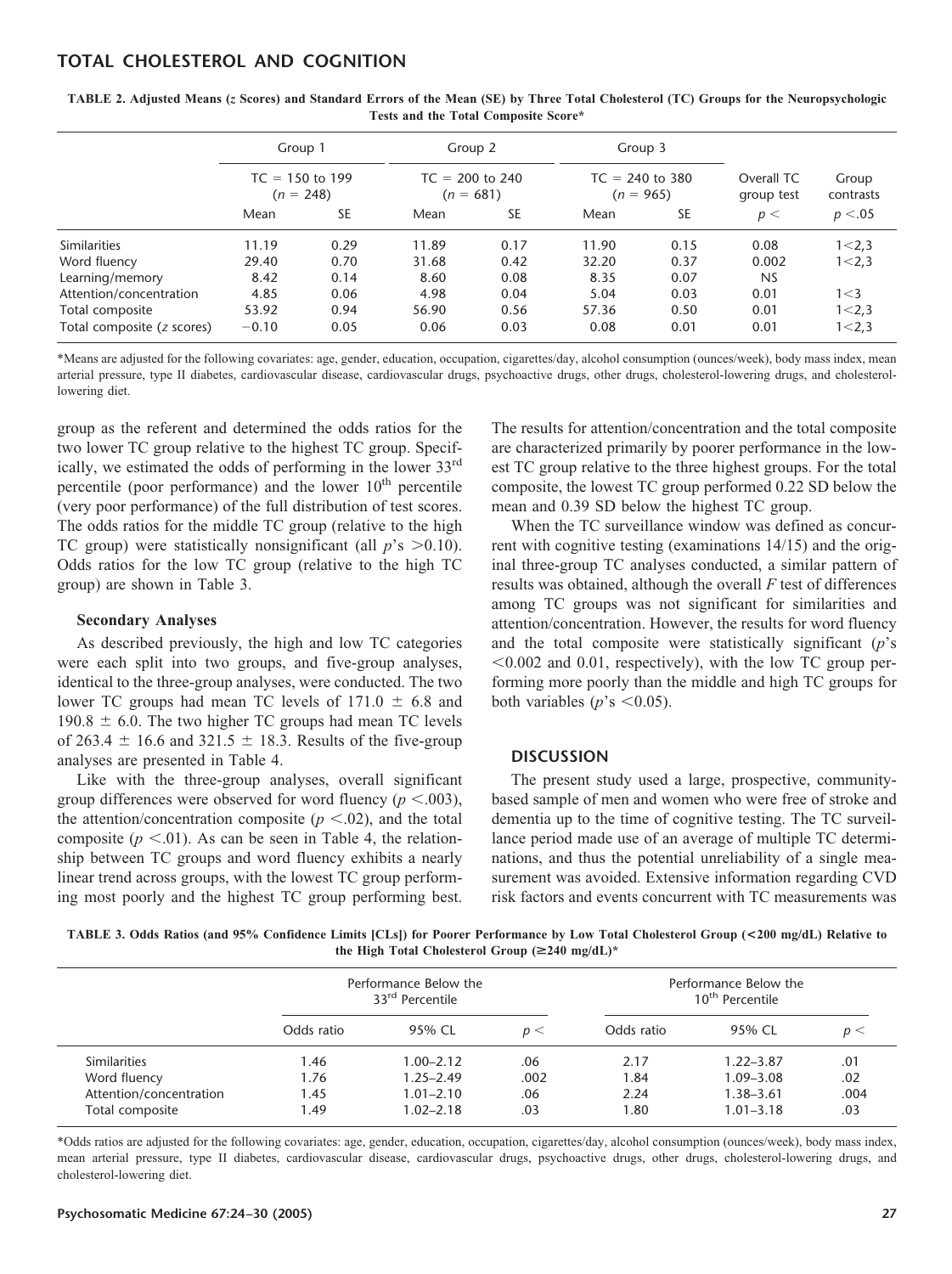**TABLE 4 . Adjusted Means (***z* **Scores) and Standard Errors of the Mean (SE) by Five Total Cholesterol (TC) Groups for the Neuropsychologic Tests and the Total Composite Score\***

|                                                                                             | Group 1                          |                              | Group 2                                               |                              | Group 3                          |                              | Group 4                          |                              |                                  | Group 5                      |                                                                                |  |
|---------------------------------------------------------------------------------------------|----------------------------------|------------------------------|-------------------------------------------------------|------------------------------|----------------------------------|------------------------------|----------------------------------|------------------------------|----------------------------------|------------------------------|--------------------------------------------------------------------------------|--|
|                                                                                             | $(n = 72)$                       |                              | $TC = 150$ to 179 $TC = 180$ to 199<br>176)<br>$(n =$ |                              | $TC = 200$ to 239<br>$(n = 681)$ |                              | $TC = 240$ to 299<br>$(n = 819)$ |                              | $TC = 300$ to 380<br>$(n = 146)$ |                              | Group<br>contrasts                                                             |  |
|                                                                                             | Mean                             | <b>SE</b>                    | Mean                                                  | <b>SE</b>                    | Mean                             | <b>SE</b>                    | Mean                             | <b>SE</b>                    | Mean                             | <b>SE</b>                    | p < 0.05                                                                       |  |
| <b>Similarities</b><br>Word fluency                                                         | 11.41<br>28.42                   | 0.52<br>1.26                 | 11.09<br>29.80                                        | 0.35<br>0.83                 | 11.88<br>31.66                   | 0.17<br>0.42                 | 11.85<br>31.98                   | 0.16<br>0.39                 | 12.21<br>33.71                   | 0.39<br>0.94                 | <b>NS</b><br>1,2<3,4,5<br>$3<$ 5                                               |  |
| Learning/memory<br>Attention/concentration<br>Total composite<br>Total Composite (z scores) | 8.15<br>4.70<br>51.82<br>$-0.22$ | 0.25<br>0.12<br>1.70<br>0.09 | 8.53<br>4.91<br>54.75<br>$-0.06$                      | 0.17<br>0.07<br>1.12<br>0.06 | 8.60<br>4.98<br>56.89<br>0.06    | 0.08<br>0.04<br>0.56<br>0.03 | 8.35<br>5.03<br>57.12<br>0.07    | 0.08<br>0.04<br>0.53<br>0.03 | 8.38<br>5.15<br>59.06<br>0.17    | 0.19<br>0.09<br>1.29<br>0.07 | <b>NS</b><br>$1 < 3,4,5$ 2 $< 5$<br>$1 < 3,4,5$ 2 $< 5$<br>$1 < 3,4,5$ 2 $< 5$ |  |

\*Means are adjusted for the following covariates: age, gender, education, occupation, cigarettes/day, alcohol consumption (ounces/week), body mass index, mean arterial pressure, type II diabetes, cardiovascular disease, cardiovascular drugs, psychoactive drugs, other drugs, cholesterol-lowering drugs, and cholesterollowering diet.

available, allowing for statistical adjustment for these factors in multivariable models.

The large sample size used in this study is a strength, but it is particularly important to determine whether the relations between TC and cognitive performance are important as well as statistically significant. Adjusted for multiple demographic and cardiovascular risk factors, the difference between means for the lowest TC group and the highest TC group for the total composite score, expressed in Z scores (units of SD) was 0.39 (Table 4). This relationship might not be considered important in clinical practice. However, with regard to the population as a whole, a relationship of this size is very likely significant in epidemiologic (population) terms as is indicated by the increase in risk for poor performance expressed by the odds ratios shown in Table 3.

Consistent with studies demonstrating poorer cognitive performance for lower TC levels, we found that earlier low TC levels were predictive of poorer performance for similarities, word fluency, attention/concentration, and overall cognitive performance, as measured by the total composite. This was especially evident among people with TC levels lower than 180 mg/dL. Similar results were shown when TC was measured at the time of cognitive testing, although findings for attention/concentration and similarities were no longer significant. It should be noted that the effects of longitudinally measured TC on these specific cognitive measures were generally small in terms of raw score differences (see Table 2), and the lack of significant episodic findings may be related to the unreliability of the single available TC measurement (21,22), thus reducing the probability of detecting small differences.

Two of the cognitive variables most strongly associated with TC, ie, the attention/concentration composite and word fluency, place demands on executive functioning processes (29,30). In this regard, it is important to note that tests measuring speed of mental processing  $(3-15)$  and fluid intelligence (16,17) have shown positive linear relationships with TC in previous studies. Executive abilities and speed of mental processing have been shown to account for a significant amount of the variance in fluid intelligence among cognitively normal adults (31). Consequently, demands on executive functioning may be one common feature of cognitive outcome measures for which low TC is related to poorer performance.

The adverse effects of low TC on cognitive performance have been reported in previous studies (13–17), and these effects have biologic plausibility. Low cholesterol levels may accompany chronic diseases, poor intake or absorption of nutrients, and diagnosed and occult malignancies (32), which in turn may be associated with poorer cognitive performance. Low serum cholesterol and poorer cognitive functioning may be related because neuronal cells require TC for normal metabolic processes (16). Furthermore, the interaction between plasma cholesterol concentrations, cholesterol present in cell membranes, and serotonergic activity is complex and may account for the negative cognitive effects of low TC (33). Although the "cholesterol–serotonin" hypothesis has been advanced to explain the associations among low TC, violent behavior, and suicide (33), it is possible that adverse modulating effects of low TC on serotonergic activity may extend to the role of serotonin in cognitive processes as well (34).

Findings in this study are inconsistent with the set of previous studies finding a negative association between TC and cognitive performance  $(9-12)$ . However, the lack of consistency between the present findings and those studies reporting a high TC–poor performance relationship may be the result of differences in methodology. The present study used the mean of biennial TC measurements obtained over a period of 16 to 18 years and multiple demographic and cardiovascular risk factor control variables. Thus, it was possible to achieve greater statistical control for those risk factors commonly associated with high TC levels, eg, obesity and/or higher blood pressures, both of which have been found to be predictive of poorer cognitive function (35). Finally, it should be noted the nonsignificant results for our learning/memory composite are consistent with Teunissen et al. (36) who found no baseline or longitudinal relations between TC and perfor-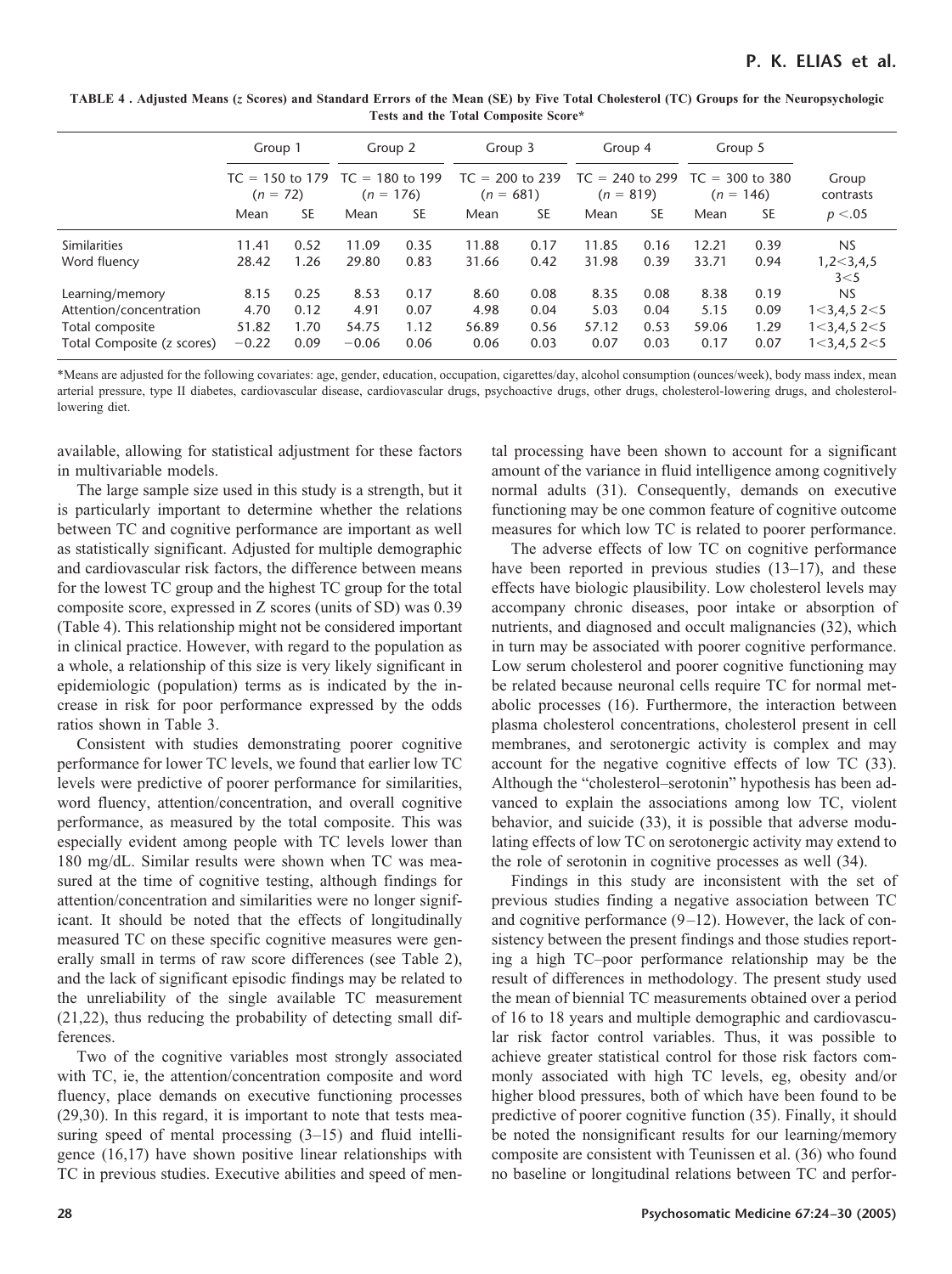# **TOTAL CHOLESTEROL AND COGNITION**

mance on the Auditory Verbal Learning Test, which includes a memory component.

It is important to note that treatment for high TC was not common or particularly effective during the period of this study, at least by standards achieved today. None of our participants were being treated with currently popular and highly effective regimens for lowering cholesterol. Furthermore, the prevalence of any cholesterol treatment was low, and we adjusted for anticholesterol drug treatment and diet. Thus, our data do not address the consequences of reducing TC to "desirable" levels by statins or other new cholesterollowering medications. Naturally low cholesterol and cholesterol levels lowered by successful treatment may have very different implications for cognitive functioning. Moreover, competing risks must always be taken into consideration. Lower cholesterol values may have modestly detrimental effects on cognitive function for the individual but, depending on the patient's risk profile, may have beneficial effects with respect to cardiovascular morbidity and mortality.

#### **Study Limitations**

This study did not include longitudinal assessment of cognitive performance. The lack of baseline cognitive measures prevented an evaluation of whether initial cognitive differences associated with TC levels are the actual determinant of cognitive performance outcomes at examinations 14/15. Thus, we cannot eliminate the possibility that early TC levels were related to change in performance over time or that low TC was actually associated with poorer performance at a younger age. Similarly, we cannot specify a causal relationship between TC levels and cognitive performance.

Total cholesterol may be a marker for specific biologic (eg, serotonin, APOE genotype (16,37)) and/or psychologic (eg, type A behavior, depression) variables, which themselves are directly related to cognitive outcomes, but which were not included in the present study. However, with regard to the influence of psychologic variables on cognition in the Framingham Study cohort, Haynes et al. (38) found that very few personality or psychosocial traits were concurrently related to serum cholesterol levels at examinations 8/9. From among 20 psychosocial variables assessed, several significant associations were found, but primarily within specific subgroups. Thus, it is unlikely that psychosocial variables commonly associated with CVD risk would account for our findings.

The psychosocial scales used by Haynes et al. (38) did not include any measures of depression, nor did the present study. Low TC has been associated with depressed mood and clinical depression (39,40), although not all studies report this relationship  $(41-43)$ . Nonetheless, depression has been linked to both dementia and cognitive decline (44), including poorer performance on tasks requiring executive functioning and verbal and nonverbal memory (45). It is possible that early measures of depression may be associated with later cognitive performance, and it is even more likely that this would be true of persistent, long-term depression. Clearly, further studies are needed to evaluate the relationships among TC, depression, and cognition.

#### **CONCLUSIONS**

Low concentrations of naturally occurring total serum cholesterol, including those levels in the currently defined "desirable" range, were associated with poorer cognitive performance, especially for those tests that place strong demands on executive function and an overall measure of cognitive performance. Hopefully, the present study will stimulate further research designed to elucidate the mechanisms underlying relationships between naturally lower cholesterol and lowered cognitive functioning.

#### **REFERENCES**

- 1. Elias MF, Elias PK, Robbins MA, Wolf PA, D'Agostino RB. Cardiovascular risk factors and cognitive functioning: an epidemiological perspective. In: Waldstein SR, Elias MF, eds. Neuropsychology of Cardiovascular Disease. Mahwah, NJ; 2001:83–104.
- 2. Cattin, L, Bordin P, Fonda M, Adamo C, Barbone F, Bovenzi M, Manto A, Pedrone C, Pahor M. Factors associated with cognitive impairment among older Italian inpatients. J Am Geriatr Soc 1997;45:1324 –30.
- 3. Ranieri P, Rozzini R, Franzoni S, Barbisoni P, Trabucchi M. Serum cholesterol levels as a measure of frailty in elderly patients. Exp Aging Res 1998;24:169 –79.
- 4. Reuben DB, Ix JH, Greendale GA, Seeman TE. The predictive value of combined hypoalbuminemia and hypocholesterolemia in high functioning community-dwelling older persons: MacArthur Studies of Successful Aging. J Am Geriatr Soc 1999;47:402-6.
- 5. Stump TE, Callahan CM, Hendrie HC. Cognitive impairment and mortality in older primary care patients. J Am Geriatr Soc 2001;49:934 – 40.
- 6. Wada T, Matsubayashi K, Okumiya K, Kimura S, Osaka Y, Doi Y, Ozawa T. Lower serum cholesterol level and later decline in cognitive function in older people living in the community, Japan. J Am Geriatr Soc 1997;45:1411–2.
- 7. Piquet O, Grayson DA, Creasey H, Bennett HP, Brooks WS, Waite LM, Broe GA. Vascular risk factors, cognition and dementia incidence over 6 years in the Sydney Older Persons Study. Neuroepidemiology 2003;22: 165–71.
- 8. Desmond DQ, Tatemichi TK, Paik M, Stern Y. Risk factors for cerebrovascular disease as correlates of cognitive function in a stroke-free cohort. Arch Neurol 1993;50:162-6.
- 9. Kivipelto M, Helkala E-L, Hänninen T, Laakso MP, Hallikainen M, Alhainen K, Soininen H, Tuomilehto J, Nissinen A. Midlife vascular risk factors and late-life mild cognitive impairment. Neurology 2001;56: 1683–9.
- 10. Stewart R, Richards M, Brayne C, Mann A. Vascular risk and cognitive impairment in an older, British, African-Caribbean population. J Am Geriatr Soc 2001;49:263–9.
- 11. Yaffe K, Barrett-Connor E, Lin F, Grady D. Serum lipoprotein levels, statin use, and cognitive function in older women. Arch Neurol 2002;59:  $378 - 84$
- 12. Cervilla JA, Prince M, Joels S, Lovestone S, Mann A. Long-term predictors of cognitive outcome in a cohort of older people with hypertension. Br J Psychiatry 2000;177:66-71.
- 13. Swan GE, LaRue A, Carmelli D, Reed TE, Fabsitz RR. Decline in cognitive performance in aging twins. Arch Neurol 1992;49:476-81.
- 14. Benton D. Do low cholesterol levels slow mental processing. Psychosom Med 1995;57:50-3.
- 15. Benton D. Dietary fat and cognitive functioning. In: Hillbrand M, Spitz RT, eds. Lipids, Health, and Behavior. Washington, DC: American Psychological Association; 1997:227-43.
- 16. Muldoon MF, Flory JD, Ryan C. Serum cholesterol, the brain, and cognitive functioning. In: Waldstein SR, Elias MF, eds. Neuropsychology of Cardiovascular Disease. Mahwah, NJ; 2001:37–59.
- 17. Muldoon MF, Ryan CM, Matthews KA, Manuck SB. Serum cholesterol and intellectual performance. Psychosomatic Med 1997;59:382–7.
- 18. Henderson VW, Guthrie JR, Dennerstein L. Serum lipids and memory in a population based cohort of middle age women. J Neurol Neurosurg Psychiatry 2003;74:1530 –5.